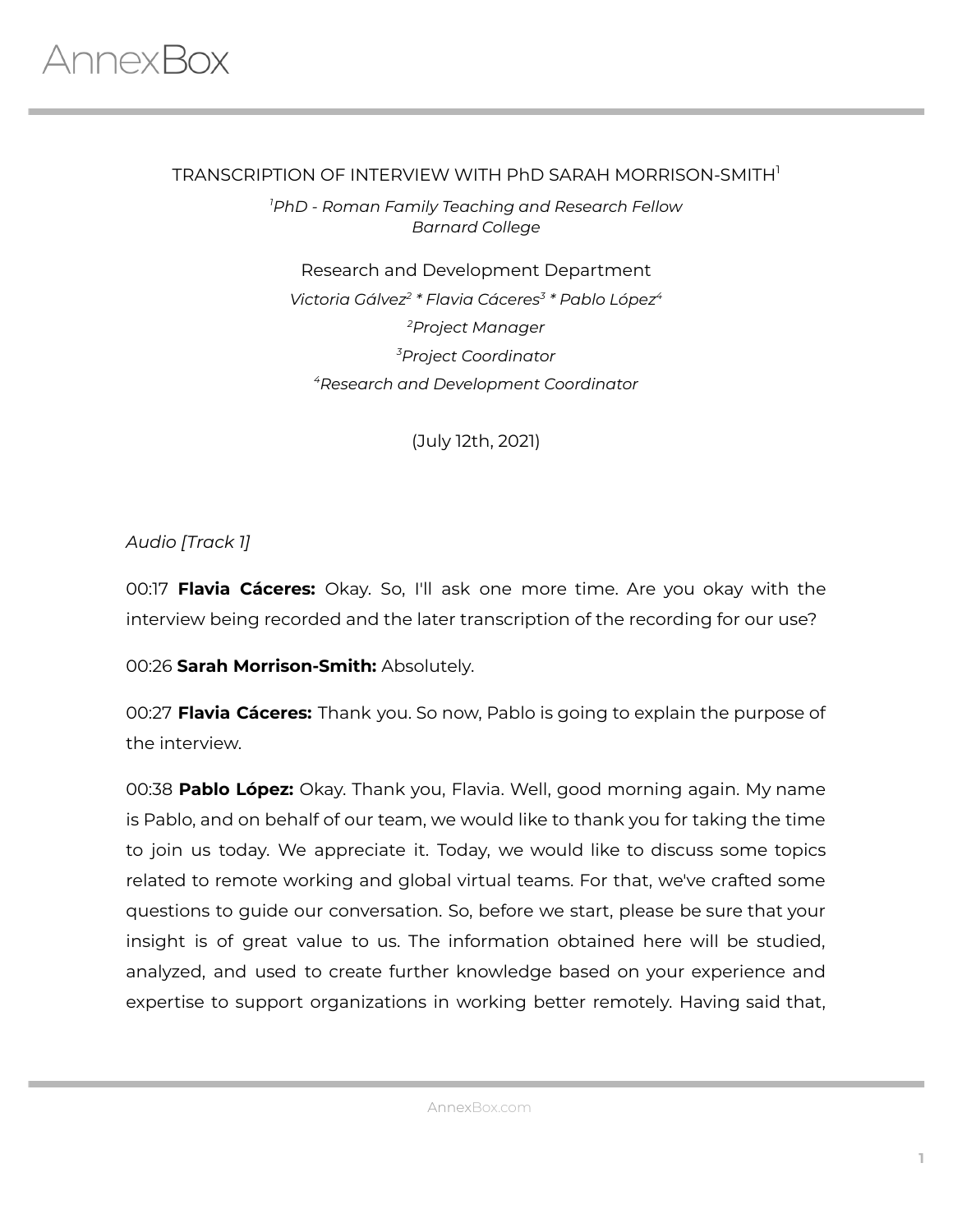let's start with the first question. So, we are Annexbox, and we are a remote team too. We know from experience that remote teams face different problems. For example, some people mention that communication is one of the biggest challenges that remote teams have. But we would like to know, in your experience, what have you identified to be the main challenges that teams experience while working remotely?

01:54 **Sarah Morrison-Smith:** All right, so one of the biggest challenges during the COVID pandemic, and in general, has been maintaining motivation without the motivational sense of the presence of others. When you work in a physical office, you're surrounded by coworkers, which often makes you more likely to feel like working on your project because you're surrounded by subtle social cues reminding you to work. We call this the social facilitation effect. That's kind of what I was seeing in my research, and it's definitely what I have been seeing anecdotally, from my colleagues and myself. It's just maintaining that feeling of motivation when you're working from home.

02:36 **Pablo López:** Yes, I think motivation is always difficult. As you mentioned, it's something that we are all struggling with while working remotely. Well, every challenge or difficulty has its solution. So we would like to know, what have you identified to be the main solutions that have impacted remote teams positively?

03:05 **Sarah Morrison-Smith:** For motivation, I recently did a paper on this. One thing that I found with motivation is having some sort of visual reminder that you're working and that your collaborators are working, to kind of prompt you to feel like, "Oh, they're working on this project. I should work on this too." When I did this project, it was part of my dissertation. We installed a file tracker on everybody's machines and then visualized the amount of file activity they did. I'm bringing this up because I don't recommend that explicitly, as people found it to be a bit invasive. And what I found is that the amount of work somebody is doing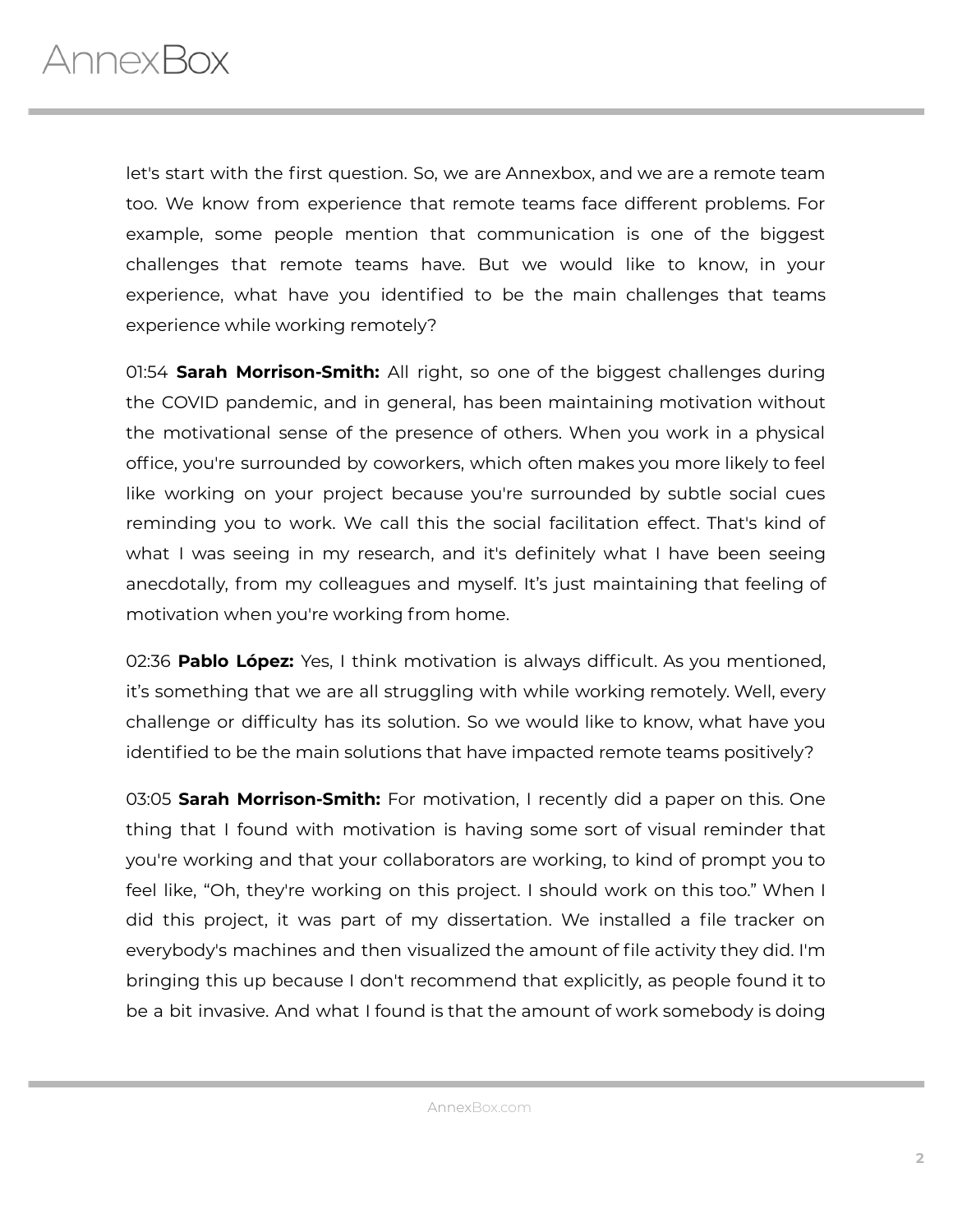doesn't translate how hard they're working, or necessarily translate how much project progress they're making. So, instead, what was beneficial was seeing when people are working. We did this with these ambient screens that had these little visualizations, that are kind of cute and helpful because we put them in the peripheral of people's workspaces. They weren't like, you know, dominating the workspace or interrupting their workflow at all. But they could just kind of visually see: "Oh, my collaborator has been working on this project a lot. I should work on it too", or "Hey, I haven't worked on this particular project in a few weeks. I should work on it more because I'm behind." So that's one potential solution, to have some sort of visual indicator showing how often or when people are working, especially when we have issues with time zones and asynchronous work. For example, you're in Peru and you may have collaborators working in Singapore. They're not going to be working at the same time as you, but to get that visual sense of like, "Oh so-and-so has been working on this project while I've been asleep, I should pick it back up and continue working." That should be helpful.

05:14 **Pablo López:** Yes, that's a way to track our tasks and our progress. I'm sure you have heard this saying that I heard a while ago: "One thing is to be busy and another thing is to be productive." So that's kind of what is happening here with motivation, right?

05:31 **Sarah Morrison-Smith:** Yes, absolutely. Here's another thing I want to bring up that you touched on earlier. Historically, one of the key challenges to remote work is the lack of face-to-face communication. For business, this is a big problem because when you meet with somebody face to face, you have all those subtle social cues. Zoom has certainly helped in this regard because you get so much more information over Zoom, and then you do something like Slack or teleconferencing, which used to be the norm before the pandemic. With that being said, it's not a substitute for the real thing for a few reasons. One, because of lag. When you're just seeing somebody through a window, you miss stuff. Two,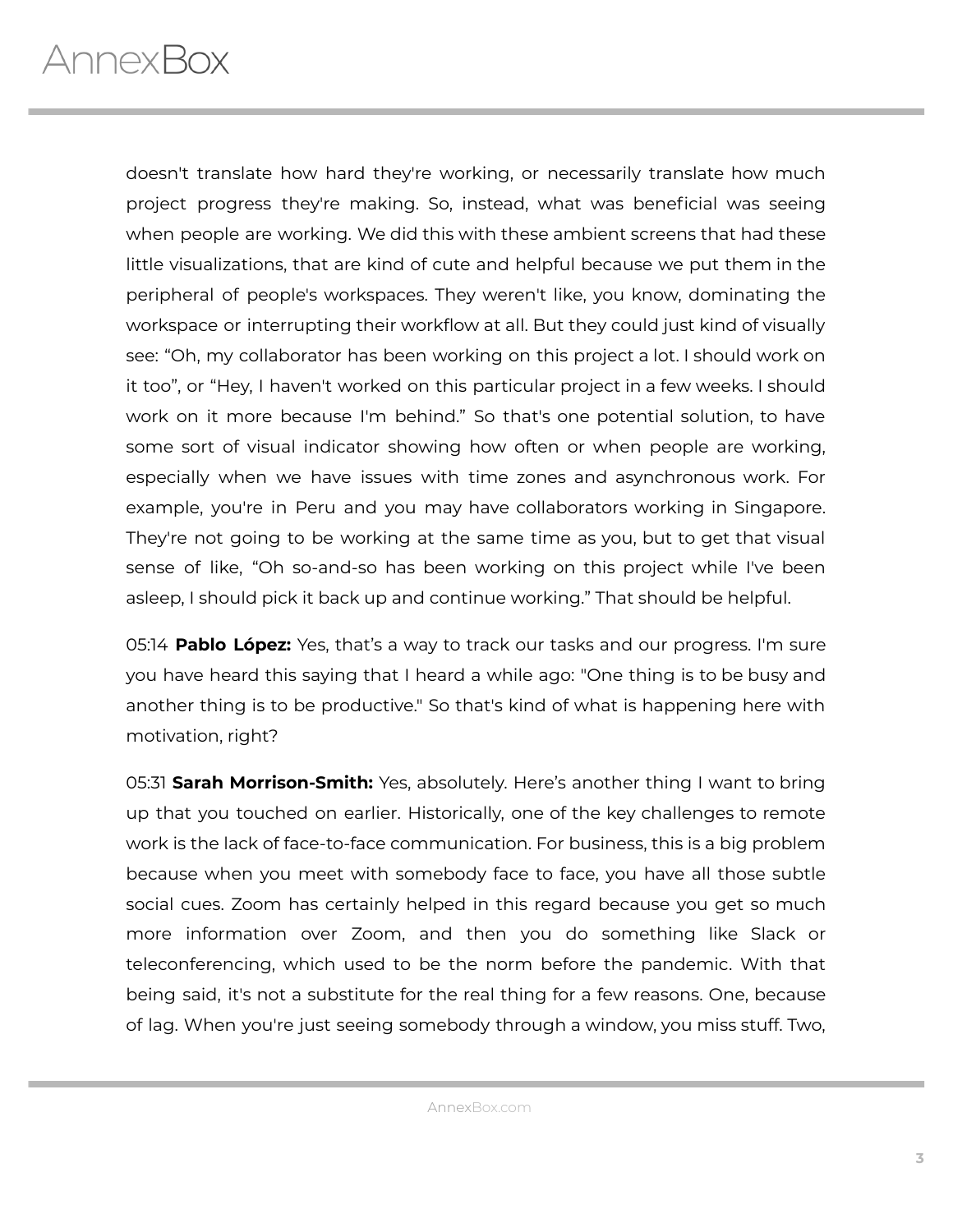people tend not to pay attention during Zoom meetings to a degree that I don't think you would see in person. Somebody clearly has their email up, clearly has another document, clearly is talking to somebody else in the meeting through the chat, and you could tell when somebody is doing that. That's a challenge, to make sure that you have explicit communication because you miss something when you're over Zoom. Another thing is to make sure that you're able to communicate both synchronously and asynchronously. I think that's something we've been doing well as a society these days. We use something like Slack or Teams to communicate synchronously, and we're communicating asynchronously through email. And it wasn't that long ago that we didn't use it in the workplace, but now it's super common. You have the expectation that you can reach your coworkers during normal office hours, sometimes outside of normal office hours, which is problematic for a whole different reason. But yes, that would be the main solution, just facilitating face-to-face contact as much as possible and maintaining those open lines of communication both synchronously and asynchronously.

07:28 **Pablo López:** Okay, great. And yes, because that's an issue that we've also experienced. For example, the Zoom meeting problems, I can personally relate with that.

07:36 **Sarah Morrison-Smith:** Yes, absolutely. And I have a lot of meetings. We all have a lot of meetings. But ever since we switched to Zoom, it has been so difficult to engage because it feels like my coworkers aren't there. The temptation to do something else is really strong, and then sometimes somebody calls out your name, and you realize that you've missed what they've said. So yeah, if there was just like a way to be more present during Zoom meetings...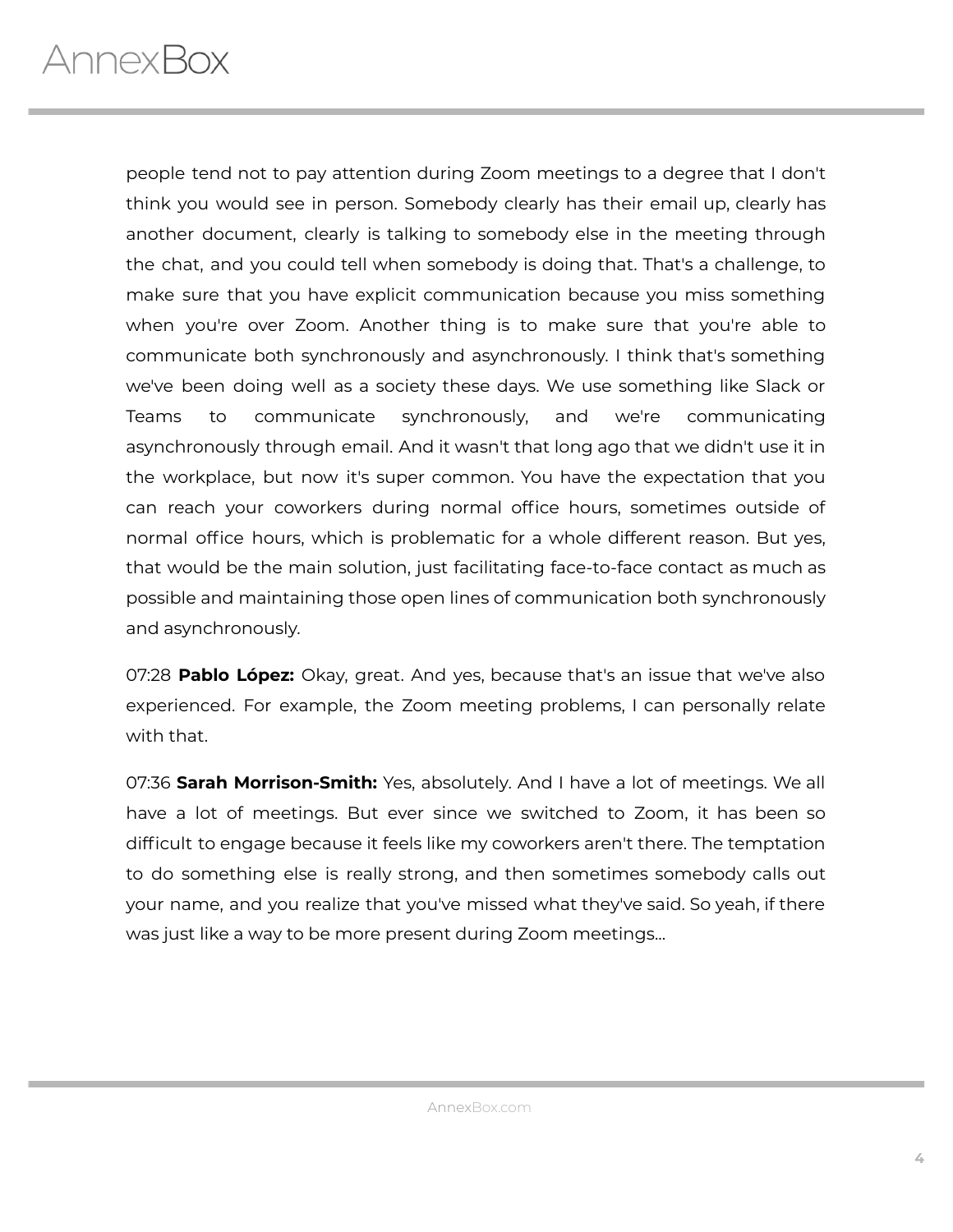08:09 **Pablo López:** Yes. That's something you hear a lot, there's this lack of personal touch, personal feeling, you don't feel like you're talking with someone. Victoria, do you have a question?

08:23 **Victoria Gálvez:** Yes, please. So, this is related to the lack of prior-to-meeting interaction that happens as a result of using video conference platforms. You know how before face-to-face meetings, while setting up the seating arrangement, for example, there used to be small talk. I think that was something crucial that has gotten lost due to the virtual setting. And the reason why I feel small talk is important is that it helps to create bonds among coworkers, you step from the co-workers level to create a meaningful relationship with the people you work with. So I was wondering if you have heard, or maybe through experience, you have been able to implement some strategies that helped you create bonds in a virtual setting.

09:15 **Sarah Morrison-Smith:** Yes. I agree, that's extremely important, especially when trying to establish common ground between collaborators, trying to blend those social-cultural differences. What I've been doing in the classroom is facilitating smaller breakout rooms with room to chat. I've also heard of splitting students up into breakout rooms for just like the first five minutes of class, just to allow them to meet their classmates and have some of that small talk. I like to show up to Zoom meetings like five minutes early and then I do a little bit of small talk with my colleagues before we get started, and that helps us feel more engaged. Then another thing that my boss has been doing is asking us how we are and what's going on in our personal lives at the beginning of meetings, just to make us feel more connected.

*Audio [Track 2]*

00:00 **Sarah Morrison-Smith:** ...incorporating the culture of other people from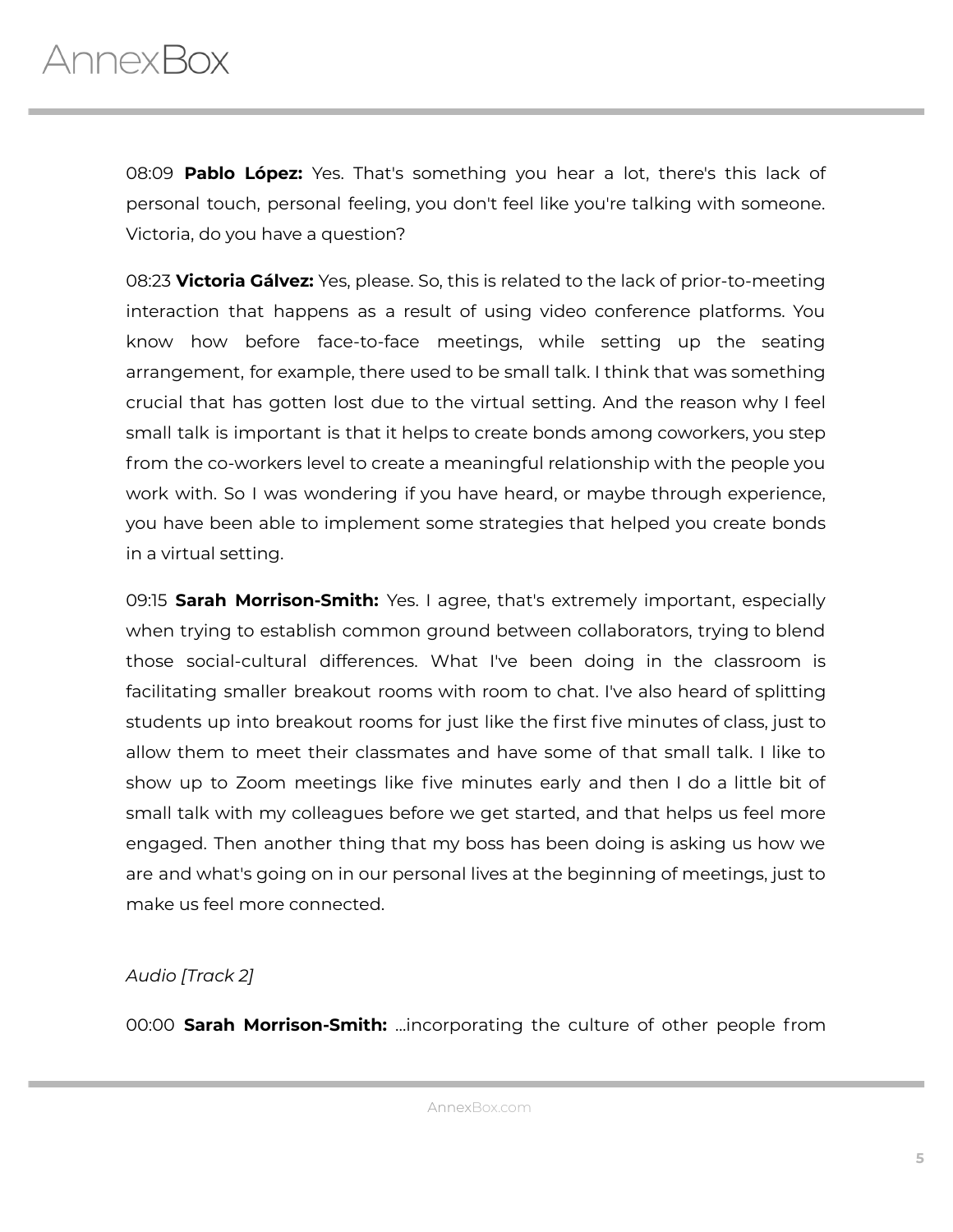other countries or different backgrounds because there's this whole "American way is the right way." So, setting aside that ego, being flexible, learning to appreciate and incorporate aspects of the different cultures and just try to meet people where they are, which is easier said than done.

00:23 **Pablo López:** Absolutely. We actually have a specific question about culture. We can cover that right now since we're talking about it. Some people, for example, mention that cultural intelligence is important. You're going to encounter people from different countries, different cultures, and that's something that you need to be open to when working remotely.

00:42 **Sarah Morrison-Smith:** Yes. That's something that if you can address in the onboarding training process, you then have good explicit management. Explicit management is something that's kind of atypical to startup culture, right? Everybody is working in a startup because they like to be very independent. At least that's my perception from the people that I know who have worked in startups. So, explicit management. I'm not a training expert, but if you train your managers in some way to be sensitive and understanding of the fact that their workers may come from very different places, and not just like different places, but different backgrounds, it would be great. I think that being a project manager is more than just being the best engineer, it's also being a good people manager. That can help a lot. But when we start on a new company, we always do all those little training sessions with reminders, like everybody does the sexual harassment training and everybody does that DA training. Building it into your existing onboarding infrastructure helps. You're going to be working with people who have very different backgrounds, so here are some tips and techniques for getting along with somebody who doesn't think like you. That's not something that we learned in college that much, depending on where you go.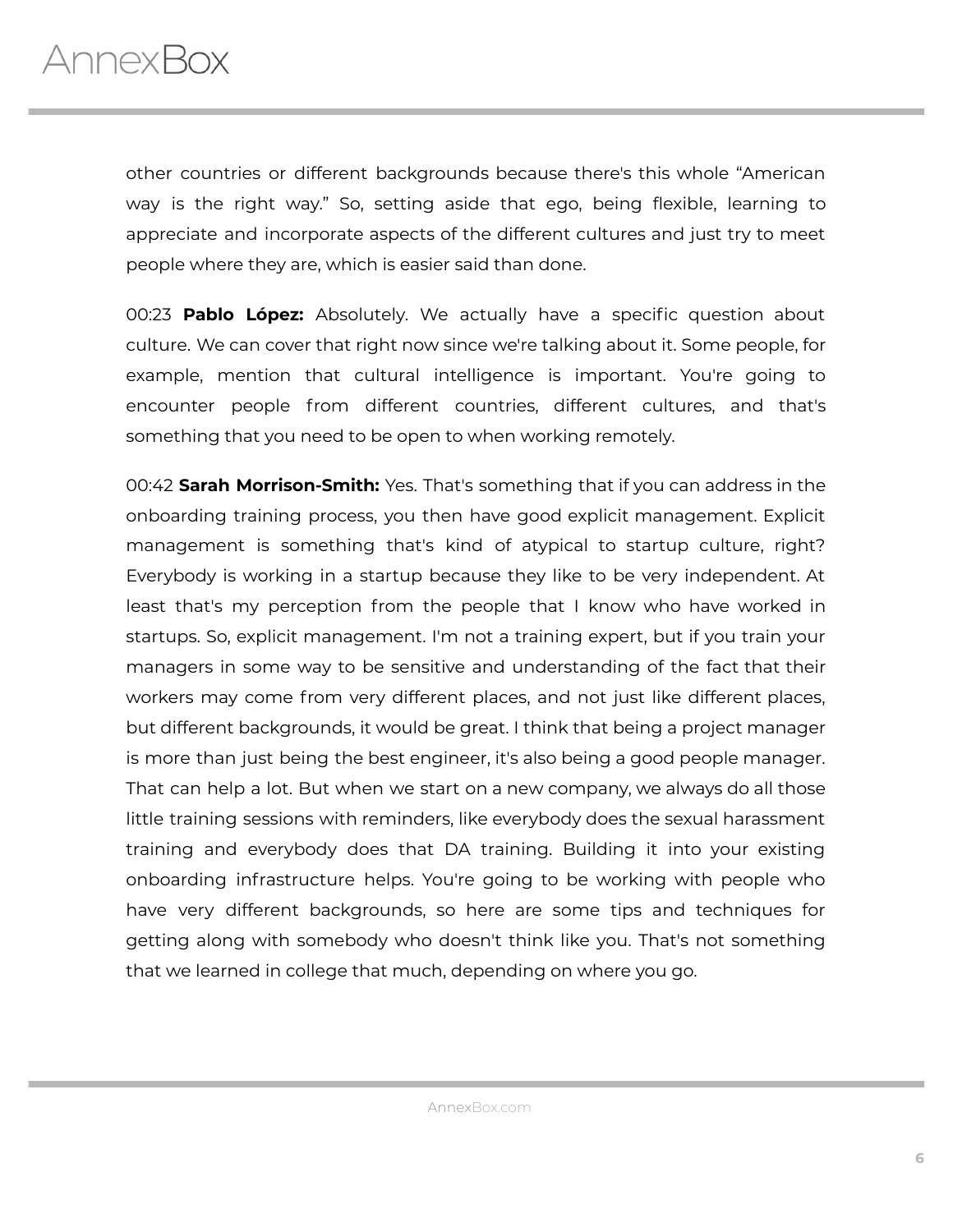02:14 **Pablo López:** Yes. That also depends on everyone's personality.

02:17 **Sarah Morrison-Smith:** It does. And a lot of things are personality-based. I had a friend from college who had a job and got fired within three weeks because he wasn't a good culture fit. When you hire people, you feel out their personality. You don't just hire the best, most rockstar programmer that you can, you hire somebody who you feel is going to work well in a team or who will think about the company's well-being in addition to their own individual well-being. So, Victoria, do you have a question?

02:59 **Victoria Gálvez:** Yes. It's about what you just said about hiring the right people, and how recruitment has also changed because of the virtual scenario that we are in right now. Which key points would you consider as the main difference? When you have to hire someone and you interview them online, how do you make sure that you are bringing in someone who is a right fit for your culture?

03:26 **Sarah Morrison-Smith:** I really don't know about that one, and I hesitate to make any guesses, especially since you're recording me. [laughing] That's not something I have a lot of experience with. I do hire students, so when I hire students, I do interviews with them. I've been doing a lot of virtual interviews because I work in a primarily undergraduate institution, and what that means is that I have students for roughly two, maybe three semesters, before they have to take some semester with a lot of courses, or they graduate, and they can't continue working with me. It can be tough to determine whether or not somebody is going to be a good fit. I like to build in a lot of extra time. When you're hiring, just try to be your most authentic self and, as much as you can, see how that reflects in the person. If you can see if that is making them nervous, do you feel like you're reaching them on a personal level? Do you feel like you can work together? And one thing that I do is to say, "This is my managing style. This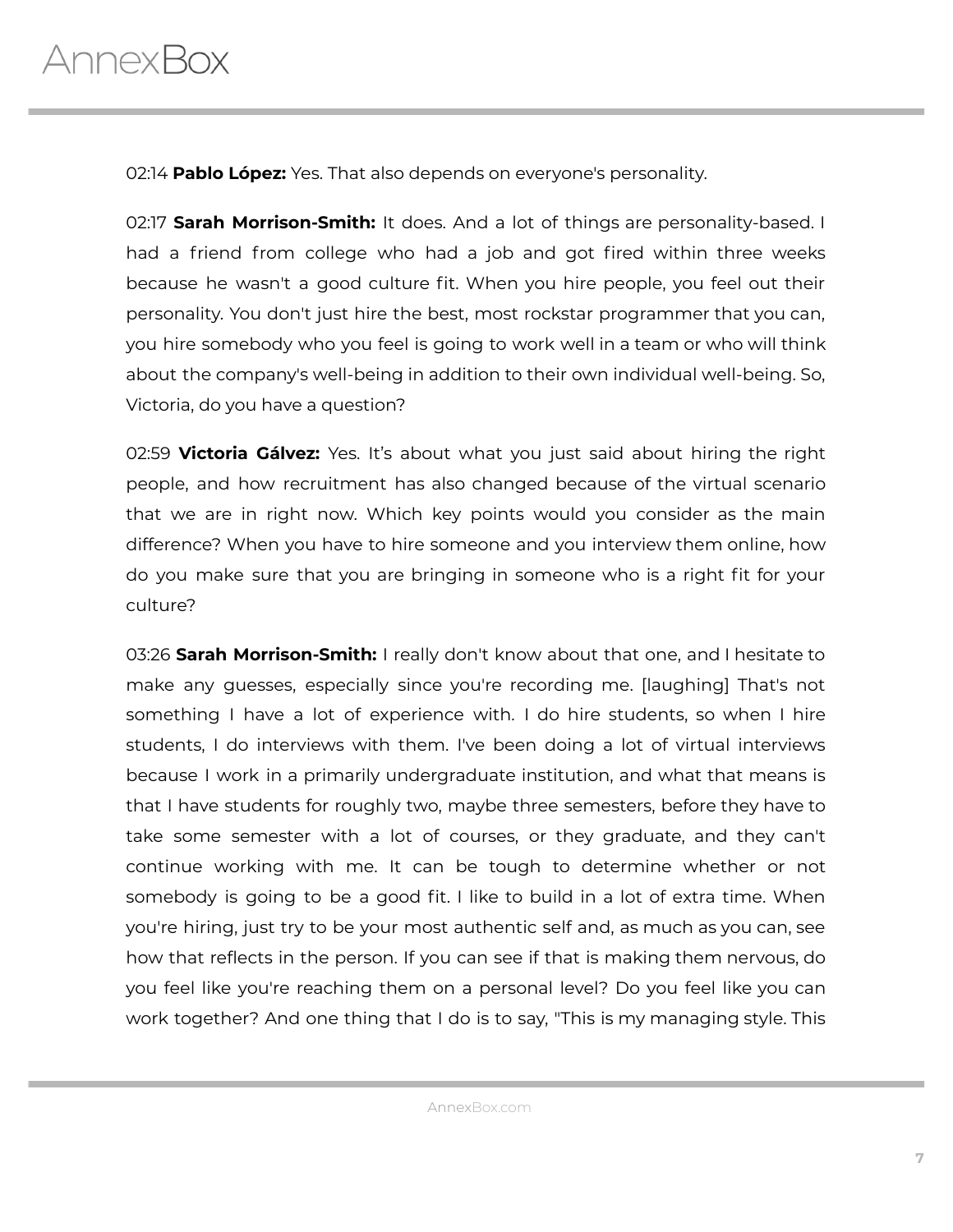is how I work with my students. This is how often you're going to see me. This is how often you're going to hear from me." And try to make those work cultural expectations clear during the interview. When you have an interview at a company, you're not just being interviewed, you're also interviewing the company to see if it's a good fit. So explain what your work culture is, and then see how their faces change. I get a lot of "That's great." Also, I'm flexible. If they need to meet with me more, we can meet more. If they prefer to be more hands-off, we can work with that, and if we have difficulties, we'll give it a shot for a few weeks. If we have difficulties, we'll touch back. So far, I haven't had a student who didn't work out for me for a while. The last time I had a student who did not work out for me, it was a graduate student. I had a much more limited pool, and it was different because I was trying to give as many people as possible the research experience, even people that I didn't know well. Now, I spend more than 15 minutes interviewing a person. I spend like an hour just talking to somebody, asking them what their career goals are, why they want to work with me, and how could I get them to where they need to be. And I just try to break through the initial nervousness that everybody has and try to reach it at a personal level. But I'm not a hiring expert. If we find somebody who's worked in HR for a long time, they may have tips and tricks that I don't because I've just hired students for short-term jobs.

07:13 **Victoria Gálvez:** But it's very useful what you said about setting expectations. I feel like sometimes we wait until we hire someone and then in our onboarding process we tell them, "Okay, so this is what we expect from you." And then sometimes something might change in them, like, "Oh, I didn't know this when I said yes to the job."

07:31 **Sarah Morrison-Smith:** Yes, especially right now, we're transitioning from working remotely, fully remotely, to working more in-person. I tell my students, "I work from home one day a week, I don't expect you to work from home just one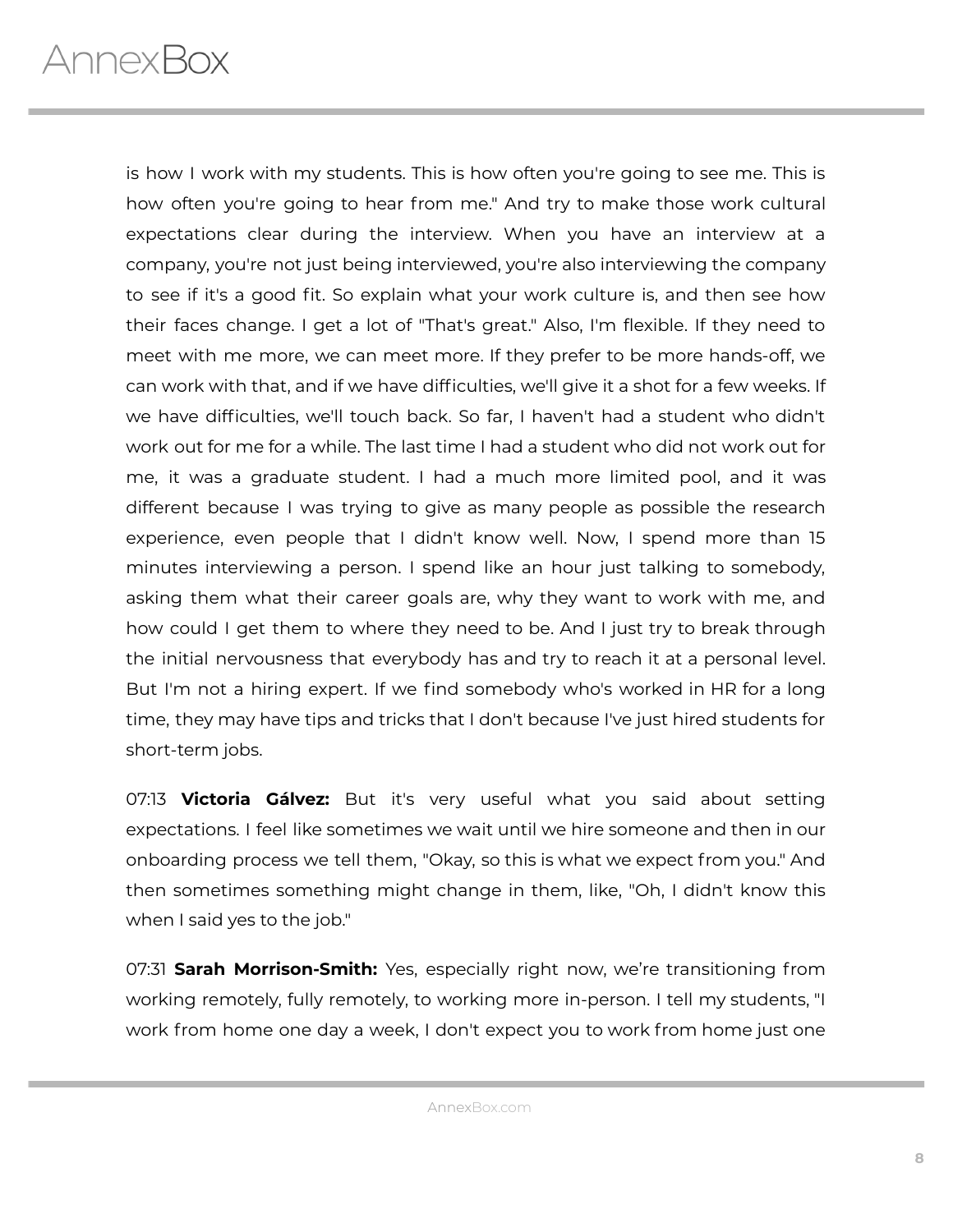day a week, but I do expect to see you physically at least once a week. I do expect to be able to contact you between these hours. What time zone are you in? Can we work out a window?" I had a student last year who was in Hong Kong while I was in the Eastern time zone. So we met at 9:00 AM because that was 9:00 PM for her. Sometimes I met with her at 8:00 AM. But I just hate that feeling of when you've agreed to a job and then you find that there are all these things. I suggest telling people, "We're transitioning from remote to in-person work, but we have hybrid positions available." Or, "most people will be working two days from home and then three days in the office." Or, "you only have to come in once a month for all-hands meetings or you need to be here every day and we work nine to five." Set those expectations clearly, especially when working from home because there are a lot of people who have been working from home for the last year who don't want to go back to the physical office because they found that they can do it virtually. I would say out of all the cultural expectations, make it clear how often people can work from home. That is the number one question that I would have. I'd like to know how many days a week I can work from home or if I am expected to be in the office between nine and five. I wouldn't discard a job because of those things, but if I was choosing between two equal jobs, the flexibility of not coming in at 9:00 AM would be a big perk for me because I am a night owl. I do not function before 10:00 AM. [laughing]

09:48 **Victoria Gálvez:** Okay. Well, thank you for sharing.

09:54 **Pablo López:** Let's move on with the next question please, which we kind of covered already. But I wanted to ask you an additional question. Some people think that motivation and engagement are something that organizations should provide to their employees, but others think that motivation is something that you yourself are in charge of. So, I want to ask you, what do you think about that?

10:25 **Sarah Morrison-Smith:** I think it's both, but I think it primarily comes from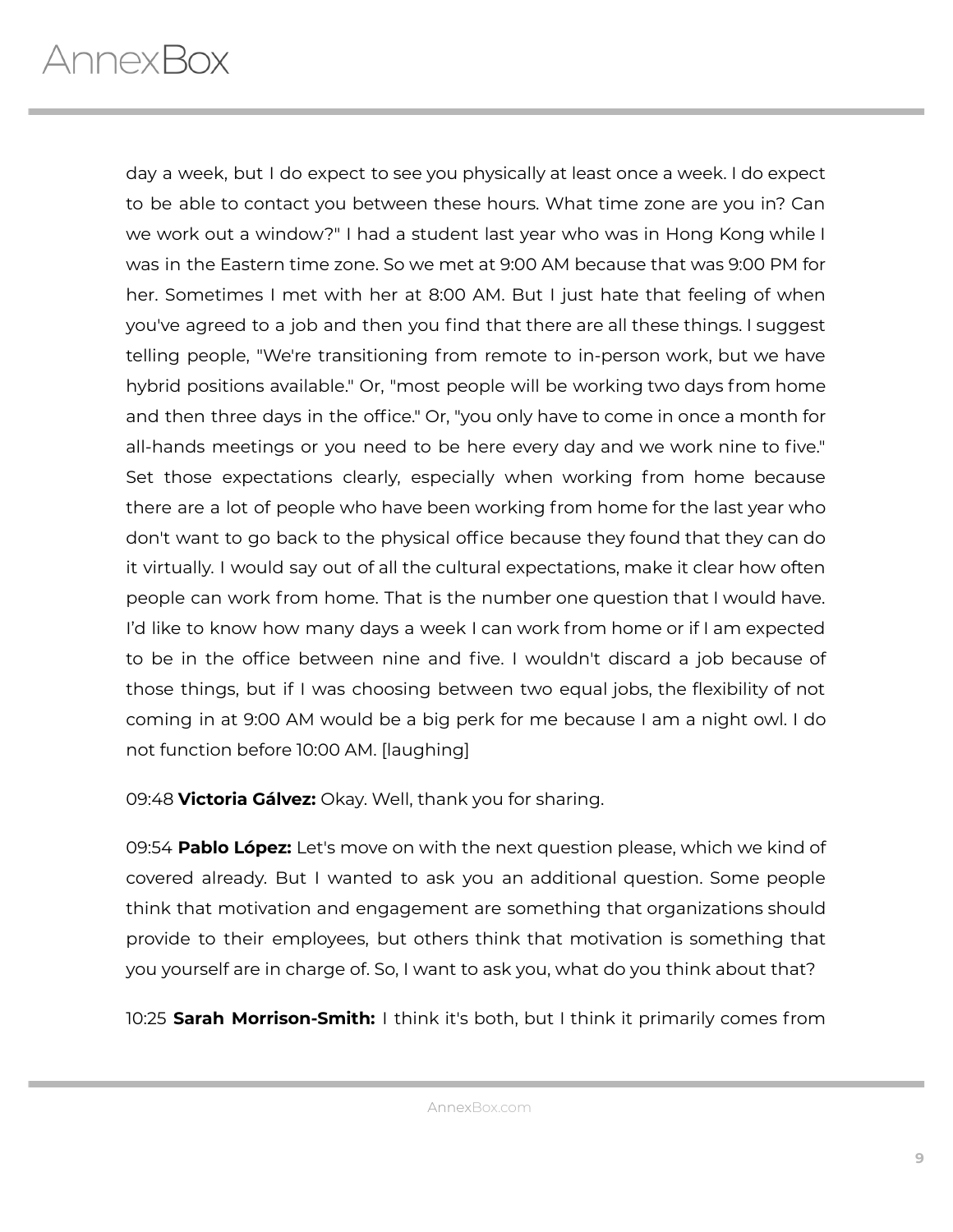the individual. I think that companies need to do some things to keep people motivated, and by that I mean, keeping those lines of communication open so that people don't feel like they're working in complete isolation. I've found that everybody was working from home in isolation. That's why so many people were getting depressed over the pandemic because they were feeling alone. And working for a company that is not checking in with you, where you feel you're not hearing from your coworkers, that can be very demoralizing and very demotivating. With that being said, we've all worked with people who just lack general motivation, maybe at school, maybe coworkers, but we've all seen, you know, the person who's just like Snorlax from Pokemon, a little too relaxed, maybe that's one way to put it. That comes from the individual, and there's only so much that you can do about that. I don't know what the solution is to work with somebody who's very relaxed. I hate micromanaging too. I hate to do those negated daily reports from you on what you've been up to in the last day. But sometimes with students, you have to do that. Also, when you work with students, as a professor working with a student, it's a very different dynamic. I wouldn't want to work that way. I would say a lot of it comes from the individual, having the executive function to work in an environment where you have to self-motivate. Those little tricks, like feeling your coworkers are working, that motivational sense in the presence of others. I didn't invent this, this came from some research in 2006, from Olsen and Olson who are the top of the computer-supported cooperative work field. This is an idea that has been around for a long time, but I think that it's been key in the last year.

13:20 **Pablo López:** That's a very big challenge for managers. We were talking about that. How do you recognize that when hiring people? How are you able to notice that someone is able to self-motivate?

13:36 **Sarah Morrison-Smith:** One thing that you can do, that is common in coding, and I would be very careful with this, is that you can have a small coding

AnnexBox.com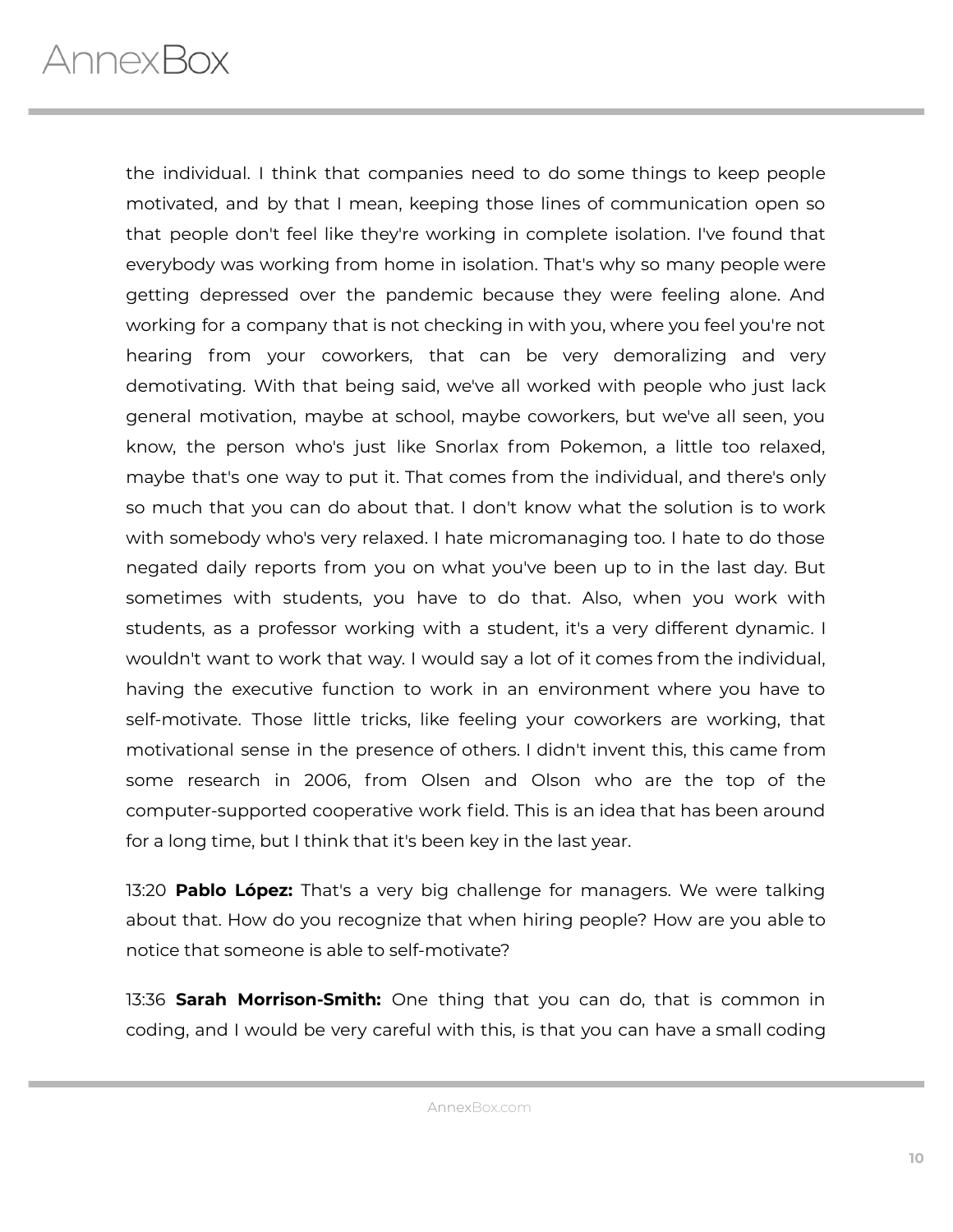project or a small thing that people have to prepare before the interview. But you have to be careful about that because there have been instances of companies who will pose a coding project, a coding problem that's from their actual project, and then use it for free labor. So, you have to be really careful about that. I mean, everybody hates coding interviews too, right? I think that giving somebody the opportunity to work on some code in a natural environment could work. And by natural environment, I mean, with an IDE (Integrated Development Environment) instead of a whiteboard, and with the resources that you typically have when you are writing code, instead of from memory, because I think nobody likes writing code on a whiteboard, that's the worst thing ever. Another thing is asking them what projects they have completed. I have a friend who had a Github with all of his personal projects to show that he was self-motivated and that he liked to work on things. So, asking students what group projects they've worked on in class helps because typically we hire a lot of fresh undergraduates. For example, we ask: "What projects have you worked on and what was your role in the project? What did you do in addition to what the project was?" Portfolios show that you have the ability to carry out and execute a project. I have this class on contextual design, and I had the whole class work on this project explicitly so that they have something in their portfolio where they can show that they know how to conduct user research and that they can design a product from nothing. You can just ask what projects they work on in their free time or what they work on that isn't code. Maybe they're just like, "Oh, I play video games all day." If you're working for a video game company, then that might be great.

16:20 **Pablo López:** That's really interesting. Looking for portfolios to identify their ability to self-motivate is an interesting approach.

16:37 **Sarah Morrison-Smith:** I had a student who's now working for Apple, and when he was preparing for his internship, he was like, "Professor Sarah, can I sit with you and show you my portfolio? Can I show you what I've done?" I think that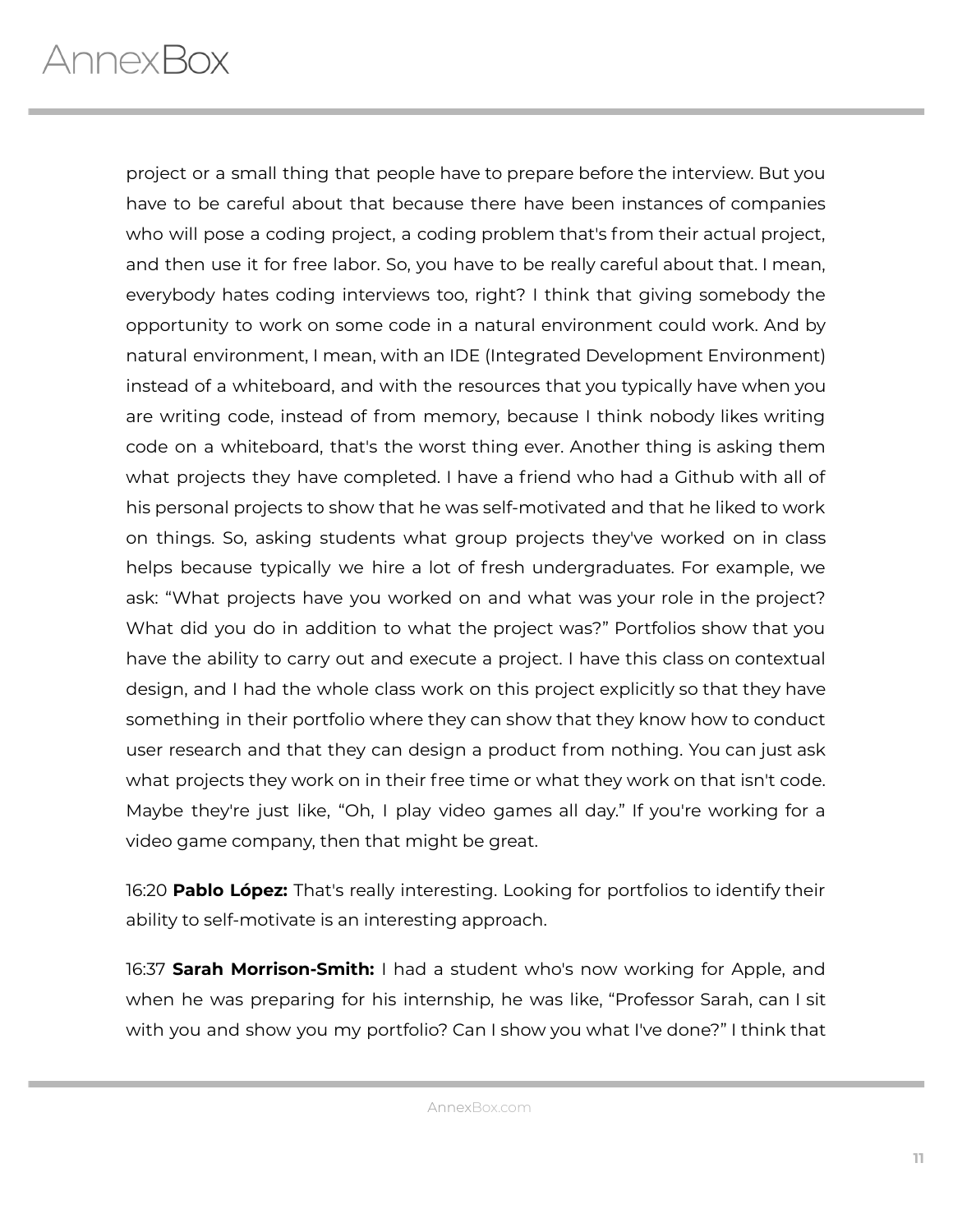portfolios are becoming more and more common in UX (User Experience), which is my area, human-computer interaction and usability. We need to make it more normal for people to put small projects, even stuff they do for fun, on Github. I work on stuff for research, but I used to play a lot of roller derby, and I worked on some applications for my phone to help with the penalty box on roller derby. That's not something I would necessarily bring up in a job interview unless I was asked what coding projects I do for fun. If people have other hobbies, like building furniture or what other things they do that show that they have a passion for something, and that they can work on our problem.

18:07 **Pablo López:** Thank you for that. We just have a couple of questions left, so let's please move on with the fifth question, which is related to skills that we kind of covered already, but I wanted to ask you about soft skills. I remember you mentioned that you probably wouldn't hire someone because they are the best engineers, but because they have the soft skills to work in the organization. So that's what I wanted to ask you. What do you think about soft skills?

18:58 **Sarah Morrison-Smith:** I think the biggest soft skill is just the ability to concisely and clearly communicate your ideas. That's one of the big ones. Also, I wouldn't want to hire somebody, personally, who had never worked on a group project before. I like to ask them what went well and what didn't go well or what they would do differently because I guarantee you that in every group project something doesn't go well. And there's no such thing as a perfect group project. We've all had collaborators who are not team players. They're very in it to win it for themselves. See if you can identify somebody who's going to be a team player, and I dislike that term because it's one of those buzzwords that everybody goes like, "Oh yeah, I'm a team player. I can, you know, talk about this in my interview." But if you want somebody who plays nice with others, you can get that by asking them: "Can you tell me a time where you worked at a team or group?" Or even team sports are a great example of teamwork that has nothing to do with work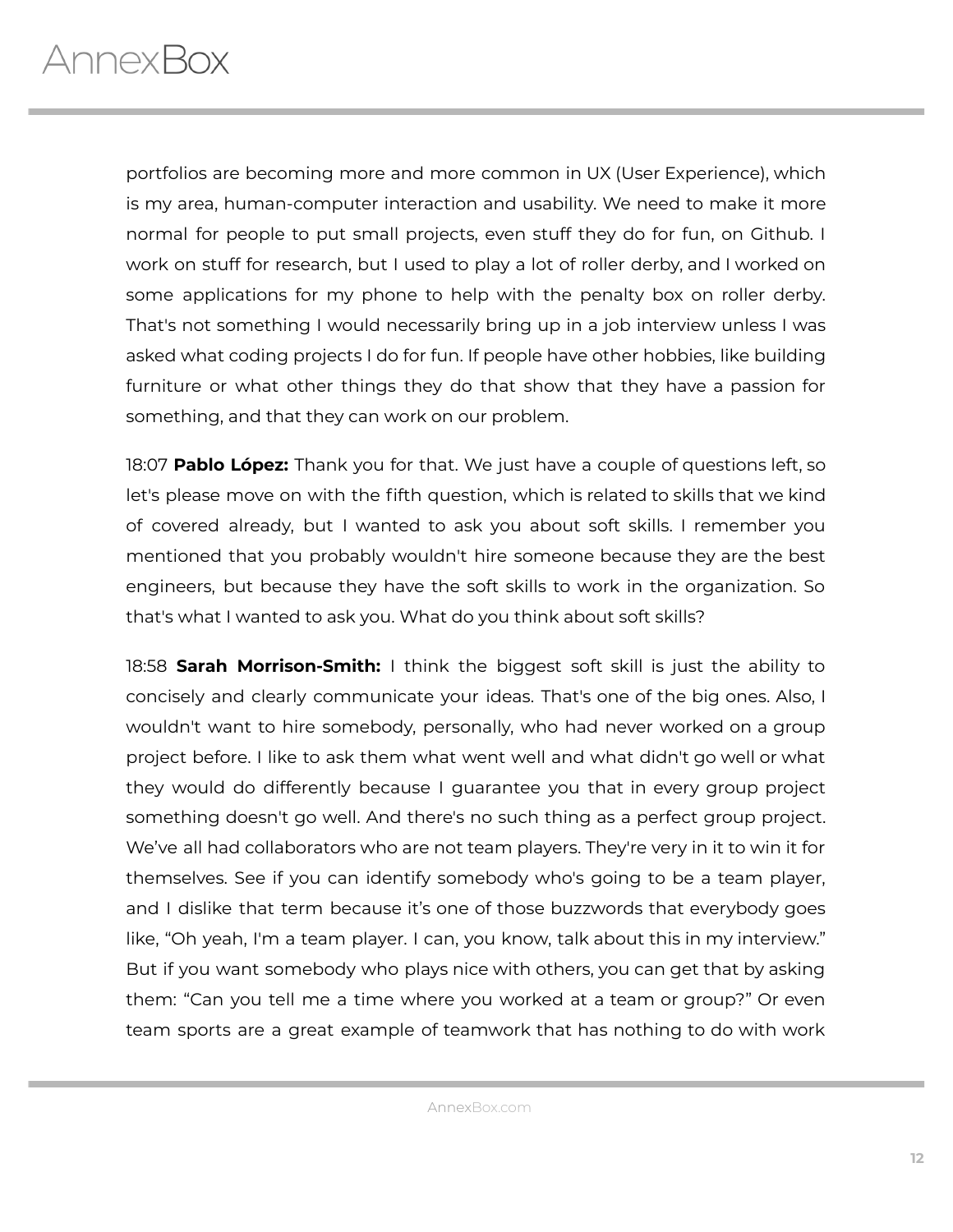but still demonstrates the ability to work with other people.

20:29 **Pablo López:** And that also relates to what we were talking about: Portfolios. You can show your projects and describe how many people were there, what you were in charge of, etc.

20:49 **Sarah Morrison-Smith:** I also have some notes about things that individuals can do to be more productive if you're interested in that.

21:01 **Pablo López:** Absolutely.

21:03 **Sarah Morrison-Smith:** There are a few things that I found that can help with this. For example, having a designated workspace gives you subtle cues that you should be working. It's the same reason why you're not supposed to watch TV in bed. Not just because of the blue screen, but because you're associating your bed with being awake and focusing, instead of relaxation. Also, having consistent set work hours as if you were physically going into the office and building that routine, feeling like it's work time, not playtime, can help. And, when you're working from home, it's super easy to feel like you should be working all the time because there are suddenly no barriers between your work time and your playtime. This can lead to burnout, which negatively affects productivity. So, it's just as important to carve out time for yourself. I don't know how it is in Peru, but in America, that's something we struggle with a lot because there's this feeling that you should be working all the time, that hustle culture. Then, there's also a lot of productivity techniques that work well. I find that one of the things that works the best for me is what's called Pomodoro. The most difficult thing for any task is getting over the initial hurdle of getting started.

22:16 **Pablo López:** The first step.

22:18 **Sarah Morrison-Smith:** Yes, the first step. So, I like to break things down into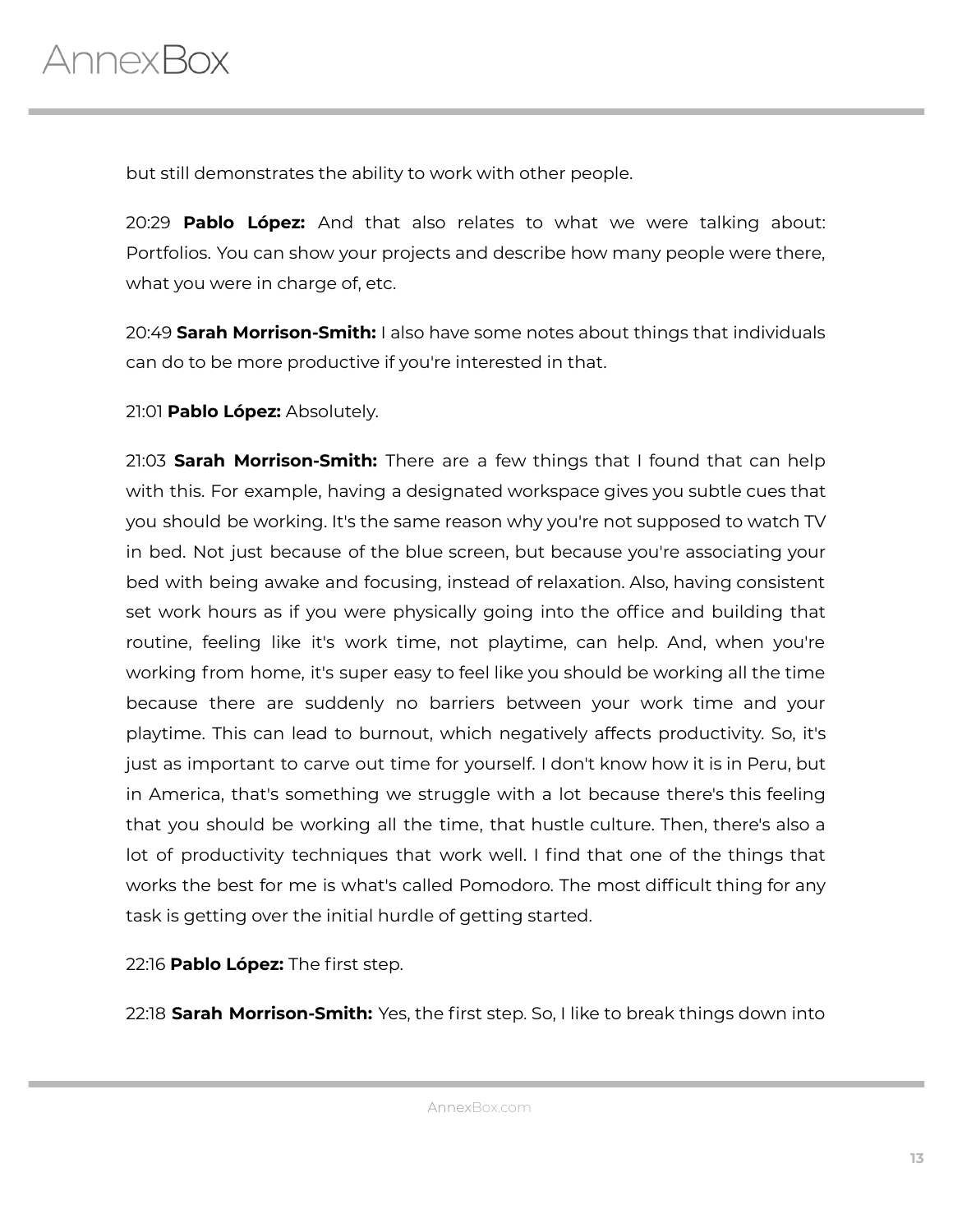the smallest possible step, even if it's just open my IDE (Integrated Development Environment). And then I'll tell myself, "Work on this for 15 minutes and then you get a half-hour of Netflix." And I'll find that, as soon as I start, I would get in the groove and won't want to stop.

22:51 **Pablo López:** It's just that first step you need to take.

22:58 **Sarah Morrison-Smith:** Yes. I actually just moved to Brooklyn so that I have an office. And my calendar is 10 to 5 working hours, and I literally fill out all my calendar. I'm going to work on this, I have this meeting, I have a teaching session, I have this task, I have that task. Then, once I'm done with those tasks for the day, I leave the room and I don't come back. I go sit on my couch with my laptop if I'm going to play games or browse Facebook. And I realize that not everybody has the resources to have a two-bedroom apartment, but just a corner of your bedroom will do, where you have a desk, and that's where you sit and you work. Just carve out a little bit of space so that you can be in the zone.

24:19 **Pablo López:** Or even the tabs you have opened. That works for me, for example.

### 24:24 **Sarah Morrison-Smith:** Yes.

24:26 **Pablo López:** When I'm in work mode, I have some tabs open related to work. But if I open Instagram or Twitter, I start browsing, and my mind is like, "You're not working now, so let's just relax." Thus, even the tabs you open affect you a lot.

24:43 **Sarah Morrison-Smith:** I use a task manager. It's an experimental tab manager through Carnegie Mellon. I got it by doing a user study with them because I happen to know people at this institution. So, I volunteered to do this study, and it is amazing. It allows me to organize my tabs in a way that is very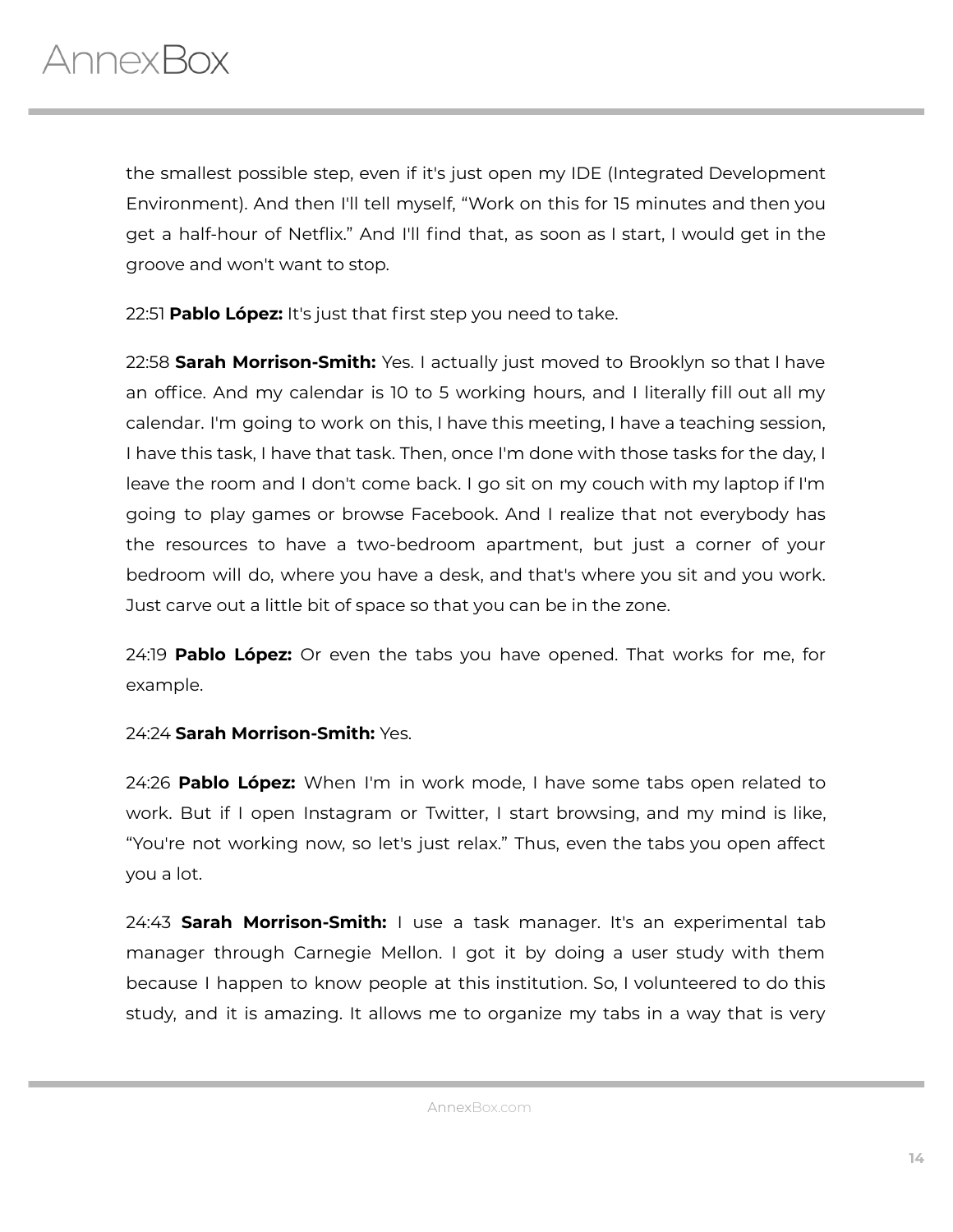visual and makes sense to me. I can go to my research folder, and if I am working on a particular paper, see all the tabs related to that paper and open them all at once. I'll have my overleaf and the last few papers I've been reading, but no Facebook, no Discord. I think that can be a really good strategy.

25:59 **Pablo López:** It helps a lot. Well, I think we should move on with our last question. It's related to your work. We would like to ask you, what are your suggestions for people who wish to continue with your research on challenges and barriers in virtual teams? What have you identified that is still missing in the literature?

26:26 **Sarah Morrison-Smith:** As I mentioned before, this research was actually conducted before the pandemic. I finished it right when we were entering lockdown. Since then, remote work has become a commonplace to a degree that I believe it has never been before. I would even say that right now it is the norm to work at home, unless you are an essential worker. This increases the potential to uncover new problems and test cooperative work technology on an unprecedented scale. I expect to see and I look forward to reading more studies looking at remote work. Now that everyone has gone through this period of working remotely, I would like to see some retrospectives on what we learned over the past few years. I don't think that it's over yet. The pandemic part may be winding down, but I think that we're entering into a new era with regards to social norms and remote work. I'd love to see some retrospectives. I'd love to see some case studies on how individual teams applied strategies to stay productive, and I'm tempted to write a paper in five years that looks back at the explosion of remote work in relation to everything that I talked about before the pandemic. What has changed since this paper? Because this paper that I wrote was a review of the last 30 years about computer-supported cooperative work. And I feel like it's just like an explosion of remote work that just gives so many opportunities.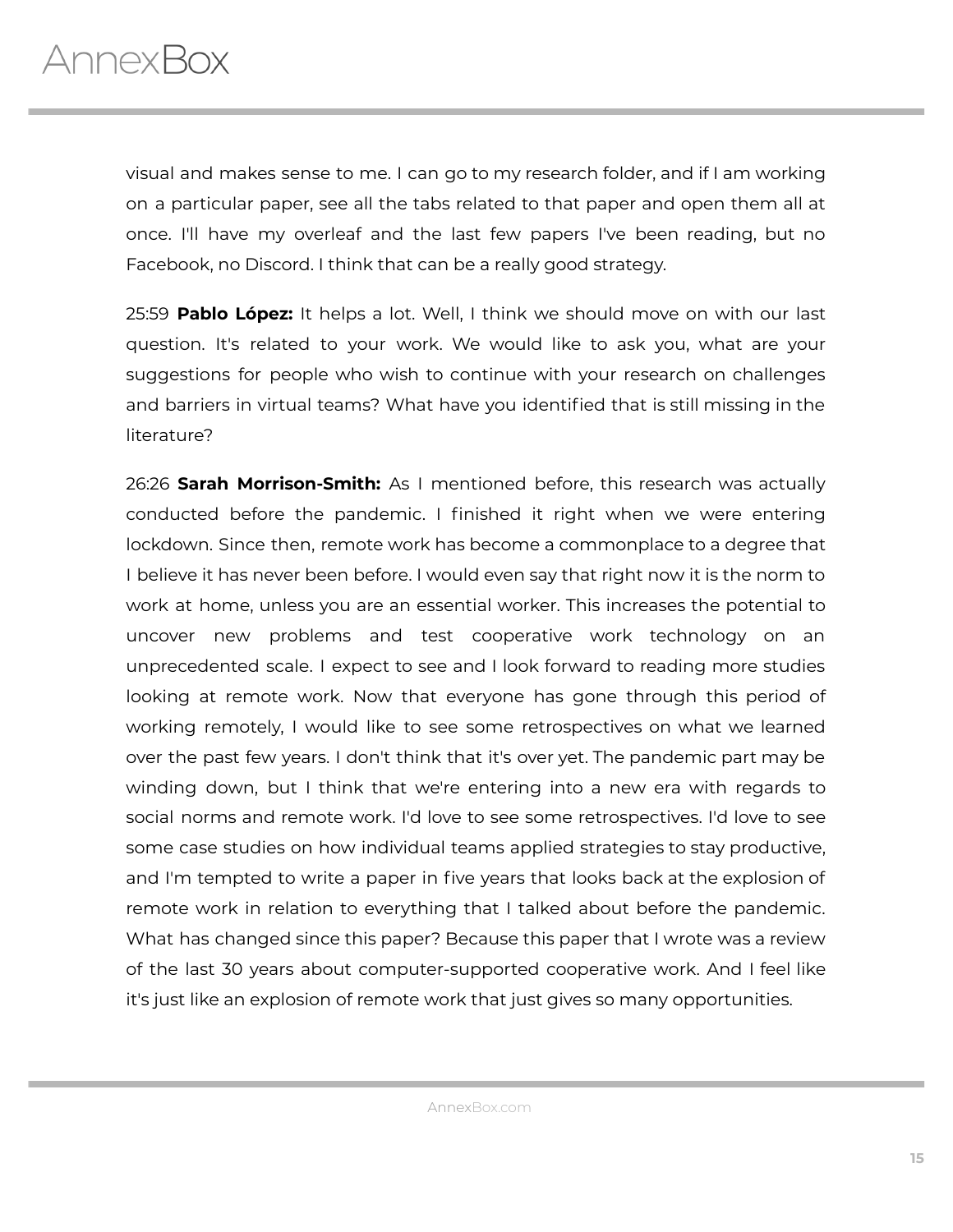28:42 **Pablo López:** Yes, and it's here to stay. People are going to keep working remotely. Teams are going to keep growing remotely.

28:49 **Sarah Morrison-Smith:** Yes. We have demonstrated that it can be done, right? There are so many organizations that are resistant to the idea of remote work, and we have demonstrated that, to a certain degree, it can be done. And there's another aspect to this. There are a lot of people who, because of disability, really need to work from home and have been told in the past that that's not feasible. We have now demonstrated that you can work from home and be effective. I'd like to see how our perceptions of people with disabilities, who need to work from home, change and how our workplaces become more inclusive in that way because I feel like hiring managers don't have any excuse now, after all, we've all been doing it.

29:52 **Pablo López:** So, remote working for people with disabilities. That's interesting. We've never heard something like that.

29:57 **Sarah Morrison-Smith:** Yes. It's not something that you hear about unless you know a lot of people who are disabled. I have a friend that does almost exclusively social justice and disability-related work within the field of HCI (Hyper-converged infrastructure). I focus on accessibility in education, but they do all the social justice stuff. And it exposed me to issues that I wouldn't normally hear about, which is why I'm trying to bring it to the classroom and allow students to learn about how technology can affect disability before they go off into the workplace and make technology that is not accessible.

30:55 **Pablo López:** Yes. Well, that's interesting. Working remotely for people with disabilities.

31:06 **Victoria Gálvez:** I agree. It's such a great advantage that has just been overlooked. We usually mention a lot of benefits for remote work, but I don't think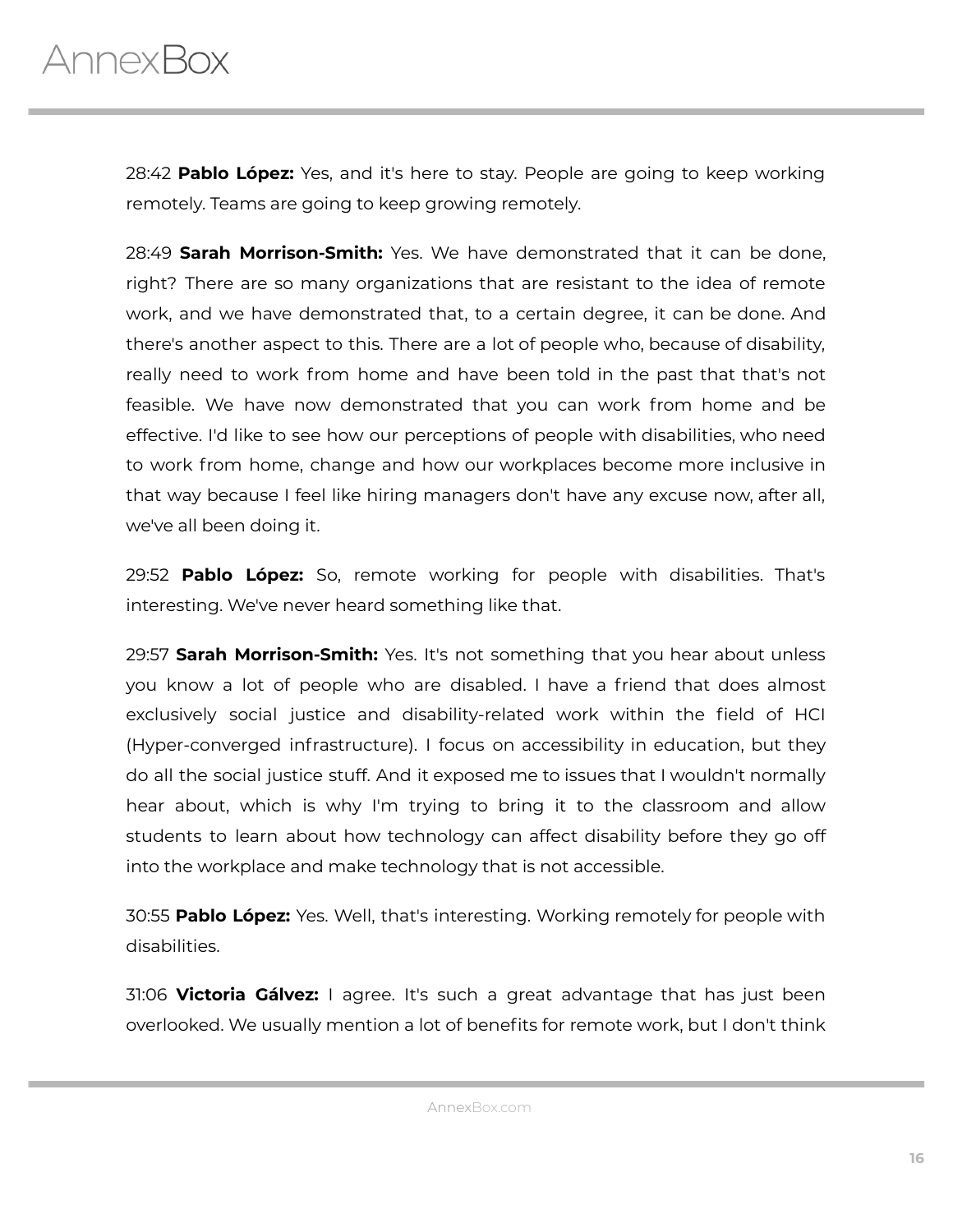we have considered this one before.

31:19 **Pablo López:** Right. So those were all the questions we had for today. Again, thank you so much for your time.

31:25 **Sarah Morrison-Smith:** Absolutely. Thank you, please keep in touch with me and let me know if anything that I have said has been helpful.

31:40 **Victoria Gálvez:** Yes, you will definitely hear from us. And as for your future research plans, please feel free to contact us in case you want to study our team because we have been a virtual team, fully remote, from the beginning. So, if you are interested, we will be very glad to participate.

32:05 **Sarah Morrison-Smith:** Cool. Definitely noted. So, how are you planning on analyzing this qualitative data that you gathered from me?

32:16 **Pablo López:** We're coding this.

32:19 **Sarah Morrison-Smith:** Okay. So I've been working on this system for affinity diagramming, which is kind of similar to coding, except when you code you think of the themes as you do it, it's still a merchant from the ground up. Affinity diagramming is a more formalized method for ensuring that your themes are grounded in data. We're actually working on a system to use natural language processing to identify clusters of related data so that they can be grouped, and those themes can emerge in a way when you have interview data from a thousand people. Finally, one last thing I want to mention about the transcription is, I have a student who just wrote a blog post recently where she did a comparison of different automatic transcription services that you may be interested in, and I can send you the link. Let me find it. I make my students write blog posts because it's good for them to have technical writing skills, and it gives people a reason to look at our website. So we started using this one called